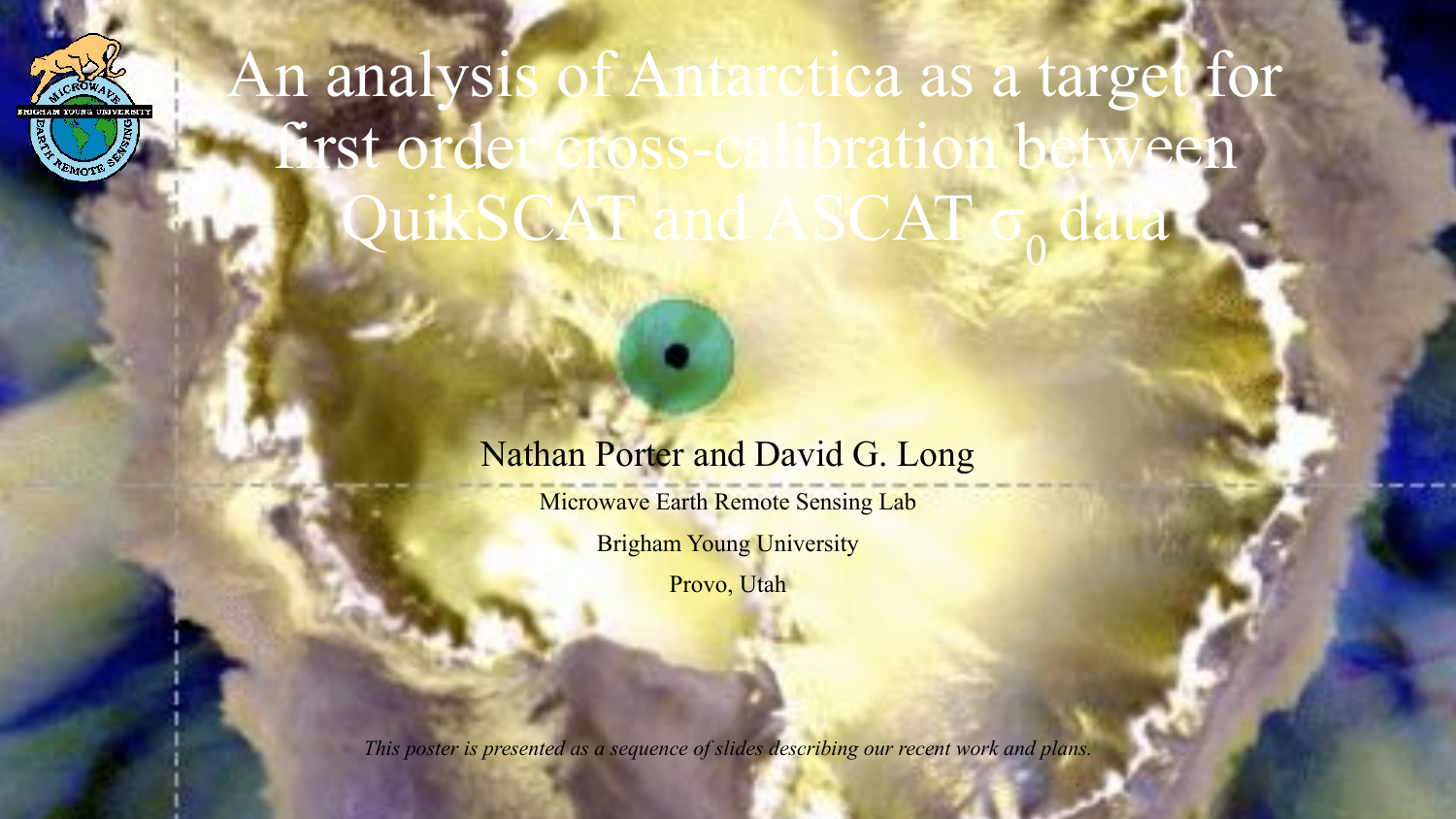#### Abstract

While scatterometers have been measuring the radar cross-section of the earth for decades, differences between scatterometers limit our ability to utilize the entire record in one study. Variations in incidence angle, frequency, beam pattern, and time periods complicate efforts to cross-calibrate data from different sensors and make it difficult to create a homogeneous data set to support long-term climate studies. Land calibration targets with little seasonal variation and volume scattering characteristics help to mitigate some of these differences by enabling cross-calibration of the various sensors. The Amazon is a traditional calibration target because it comprises a large, homogeneous region with backscatter dominated by volume scattering. Unfortunately, resonant behavior with leaves in the Amazonian canopy at Ku band frequencies and the diurnal dew cycle reduce the effectiveness of the Amazon calibration of scatterometers at multiple frequencies.

We show that regions of Antarctica exhibit long-term stability and volume scattering effects. In particular, we study a region near the South Pole in what is known as a 'wind glaze' region, a region characterized by near-zero snow deposition rate and an ice surface over coarse refrozen ice grains. We show that trends in C-band ASCAT data (with respect to azimuth angle or time) are repeated nearly exactly by the trends in Ku-band QuikSCAT and OSCAT data. This means that over the area, the relationship between Ku-band and C-band backscatter measurements can be accurately described by a first-order offset. This presentation shows an area that can be used for cross-calibration, and presents a model that allows us to estimate the calibration offset between scatterometers along with data that supports that model.



Porter and Long, 2022 **2** 2 2 2 2 2 2 2 2 2 2 2 **Blue: ASCAT v-pol** of at 40° inc **( Resolution was reduced for display)** Cover photo: False color image of one day (JD 217, 2008) of SIR-enhanced scatterometer data Red: QuikSCAT h-pol σ<sup>o</sup> at 46° inc Green: QuikSCAT v-pol  $σ<sup>o</sup>$  at 45<sup>o</sup> inc Blue: ASCAT v-pol σ<sup>ο</sup>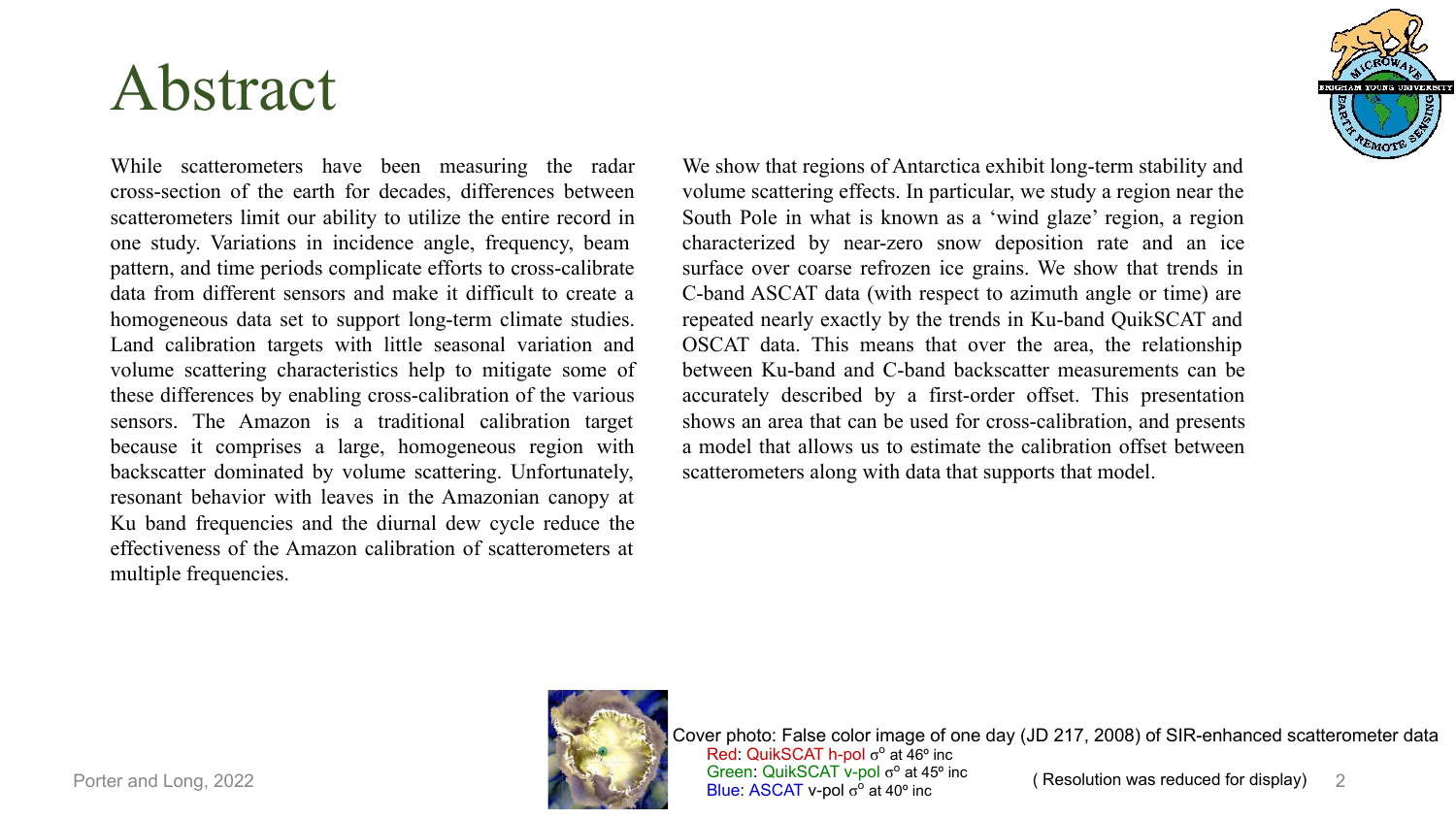### Establishing a Calibration Area



*Figure 1. Map of 3-year standard deviation in the daily pixelwise mean difference between ASCAT and QuikSCAT SIR*  $σ<sub>0</sub>$  *data (in dB).* 



Porter and Long, 2022  $\hspace{3cm}$   $3$ *Figure 2. Scatterplot of three years of ASCAT and QuikSCAT average daily*  $\sigma$ <sub>0</sub> (centered at 0 dB) for *one pixel in the calibration area. The QuikSCAT*  $\sigma_0$ *vs azimuth angle closely matches the ASCAT data*  σ0 *vs azimuth angle. To minimize incidence angle modulation, ASCAT data with an incidence angle in* 

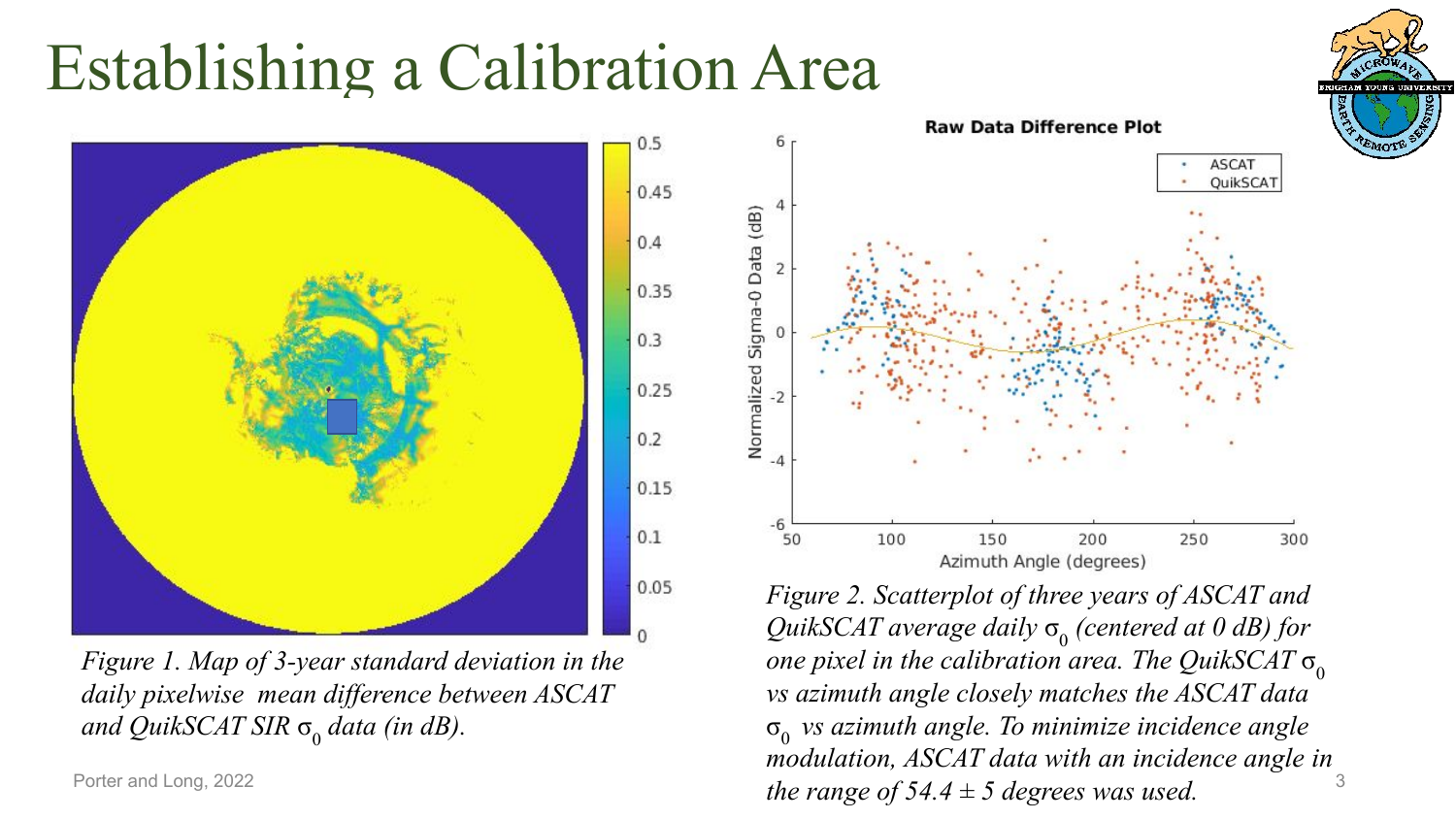# Geophysical Modelling

Typical Unglazed Region Glazed Region





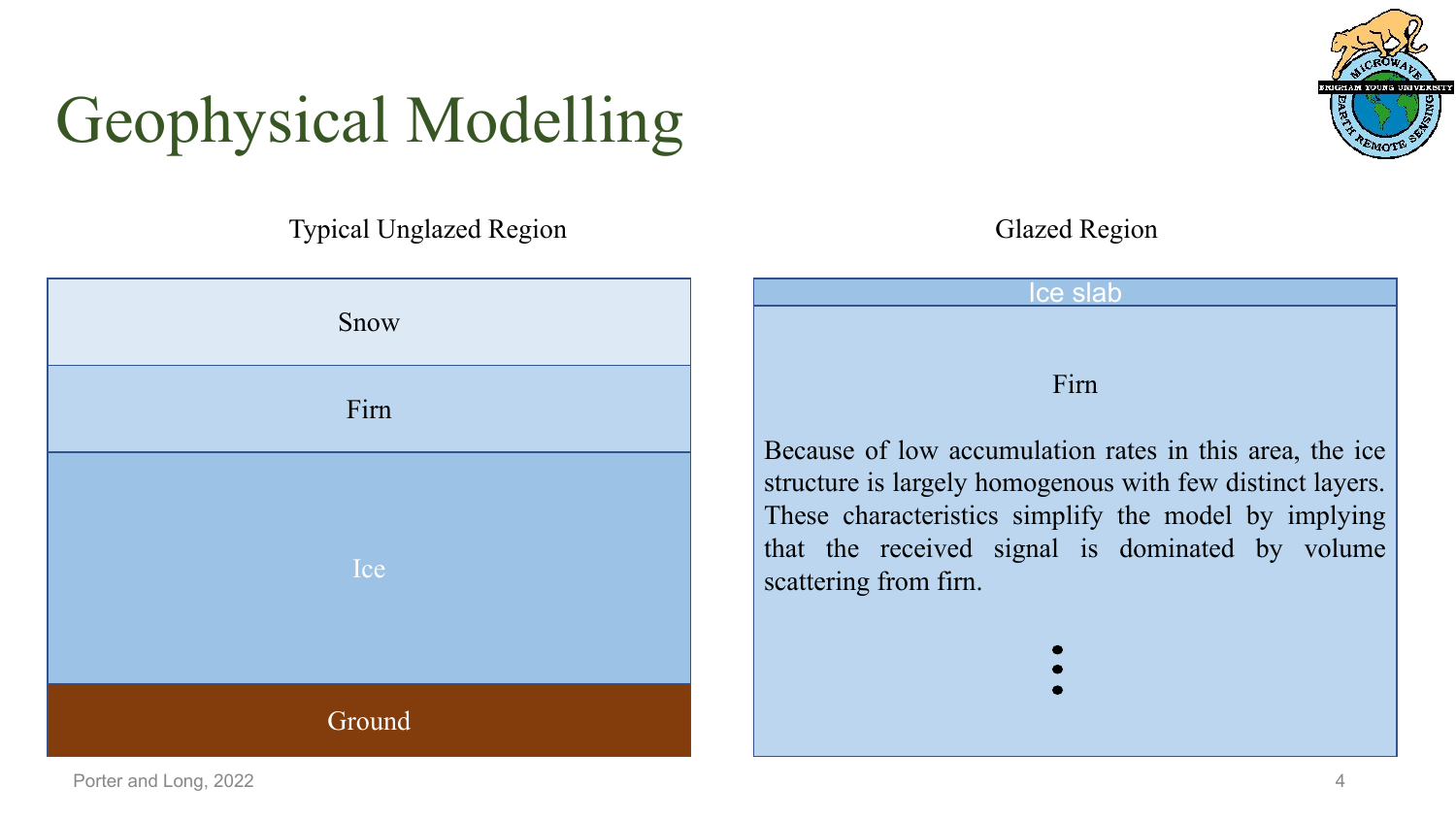## Calibration Modeling

The idea behind the calibration model is that on the calibration area, the difference in reported  $\sigma_0$  from two scatterometers can be represented reasonably well by

 $\sigma_{\text{Scatt1}}$  -  $\sigma_{\text{Scatt2}}$  = C<sub>Calibration</sub> + C<sub>Area</sub> The goal of the model is to predict  $C_{Area}$  so that  $C_{Calibration}$  can be isolated.

Using formulas for volume backscattering, we model calibration offset due to the area as

 $\sigma_0(\theta_i, f) = p * \sigma_b * \cos(\theta_i)/(2\kappa_e),$ 

where p is the number of particles per unit area,  $\sigma_b$  is the backscatter from one particle,  $\theta_i$  is the incidence angle of the measurement, and  $\kappa$ <sub>e</sub> is the extinction coefficient of the firm.



*Figure 3. Plot of modeled σ<sub>0</sub> versus frequency for various particle sizes within a reasonable range.*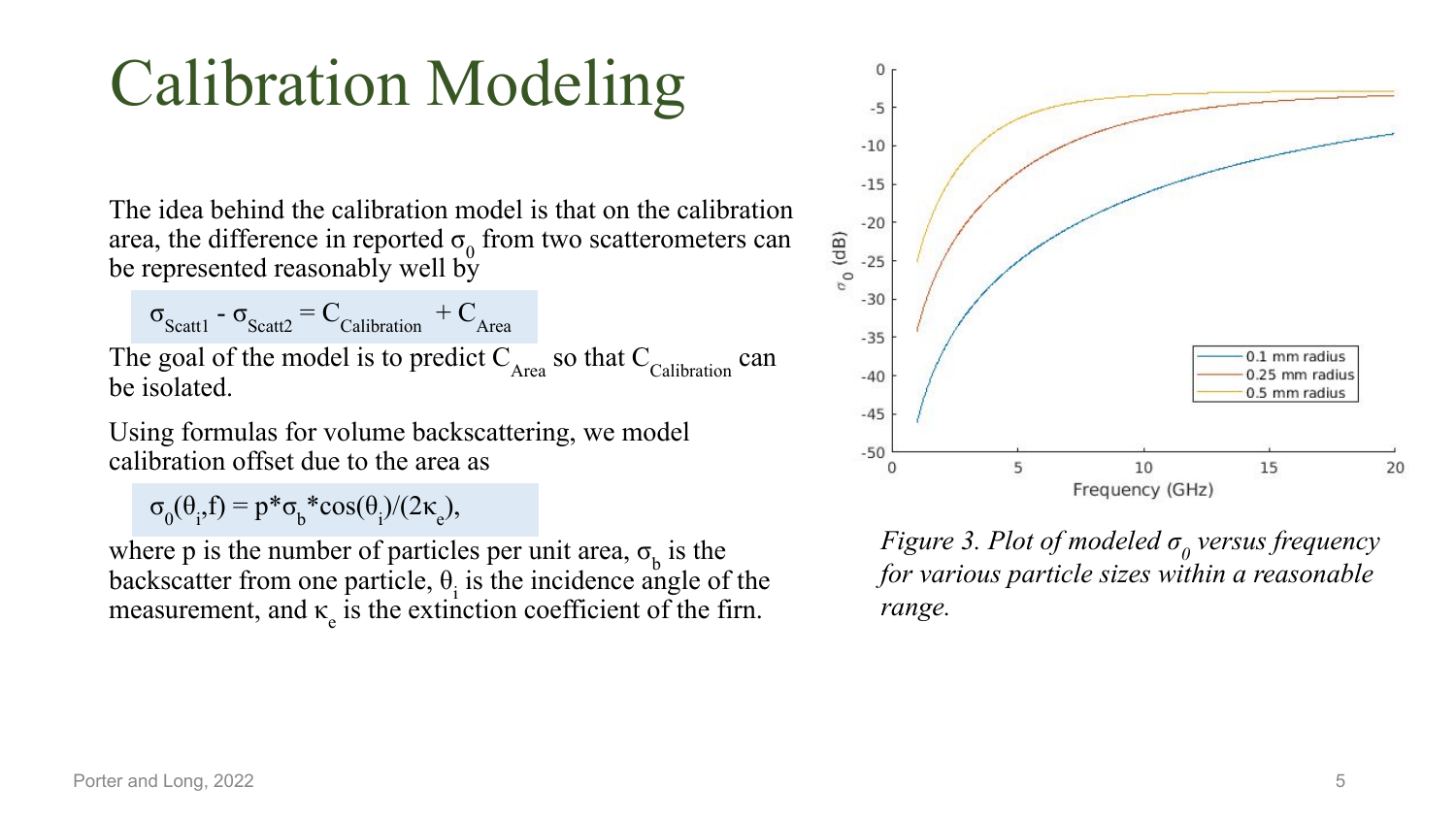

## Sample Results

The model is compared to ASCAT data, as shown in figure 5. According to our model the amplitude of the cosine varies with particle size, so the quality of the predicted calibration offset depends on the quality of the particle size information.



*Figure 4. Map of predicted particle size in the section of the calibration region with the least variation. The map assumes calibration offset is zero, by comparing it with maps generated with data from other scatterometers, a better estimate of calibration offset can be made.*

*Figure 5. Plot of azimuth corrected ASCAT data with thin red lines indicating the mean of the data with error bars, and a thick orange line marking the modeled fit.*

 $-2$ 

 $-4$ 

-6

 $-8$ 

 $-10$ 

 $-12$ 

 $-14$ 

25

 $\sigma_0$  (dB)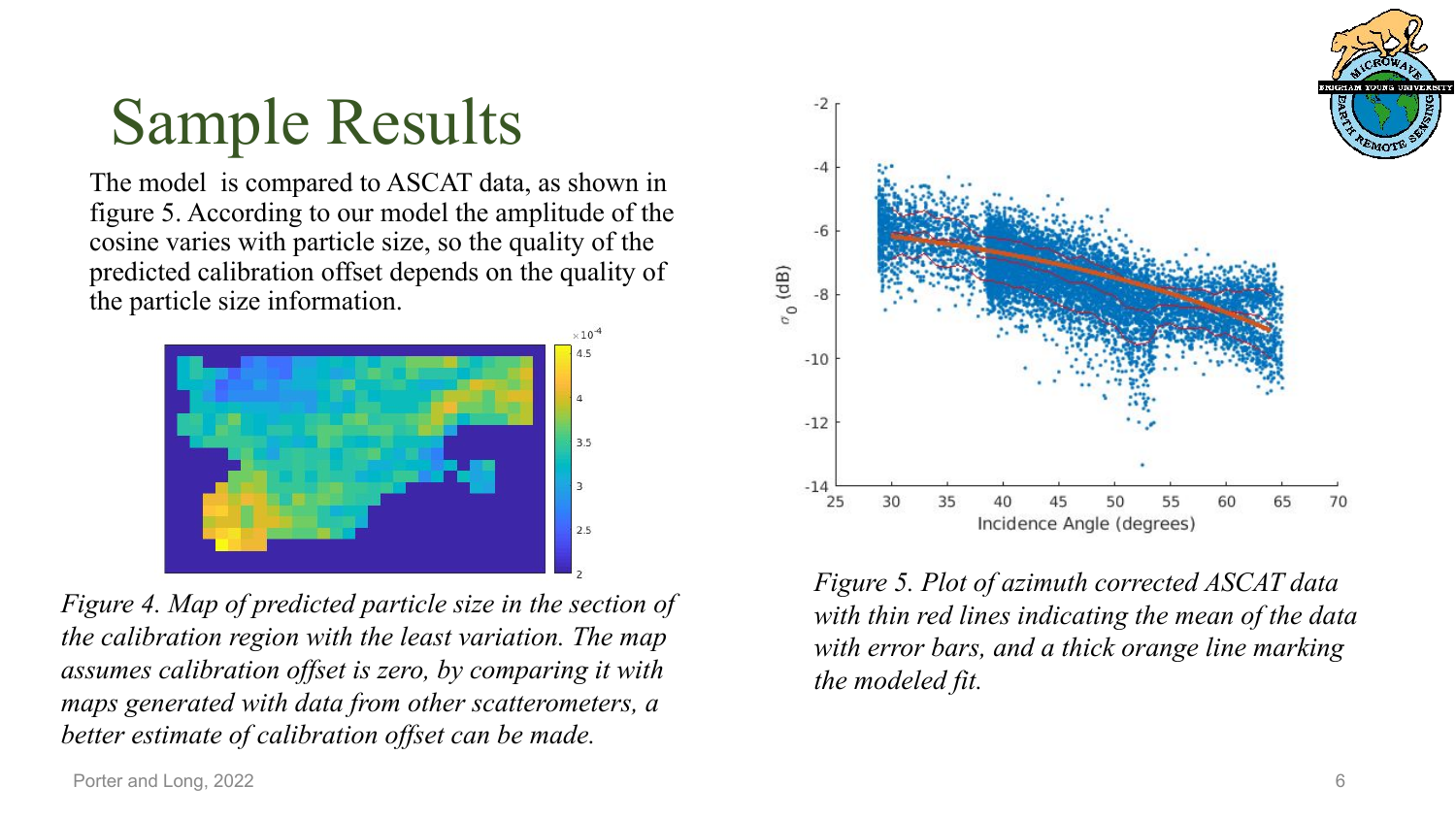#### Further Research



- Confirm model with data from NSCAT and SMAP (Ku and L bands)
- Apply the calibration offsets in long-term climate record studies.
- Modify the model to help with detection of liquid water in firn aquifers.